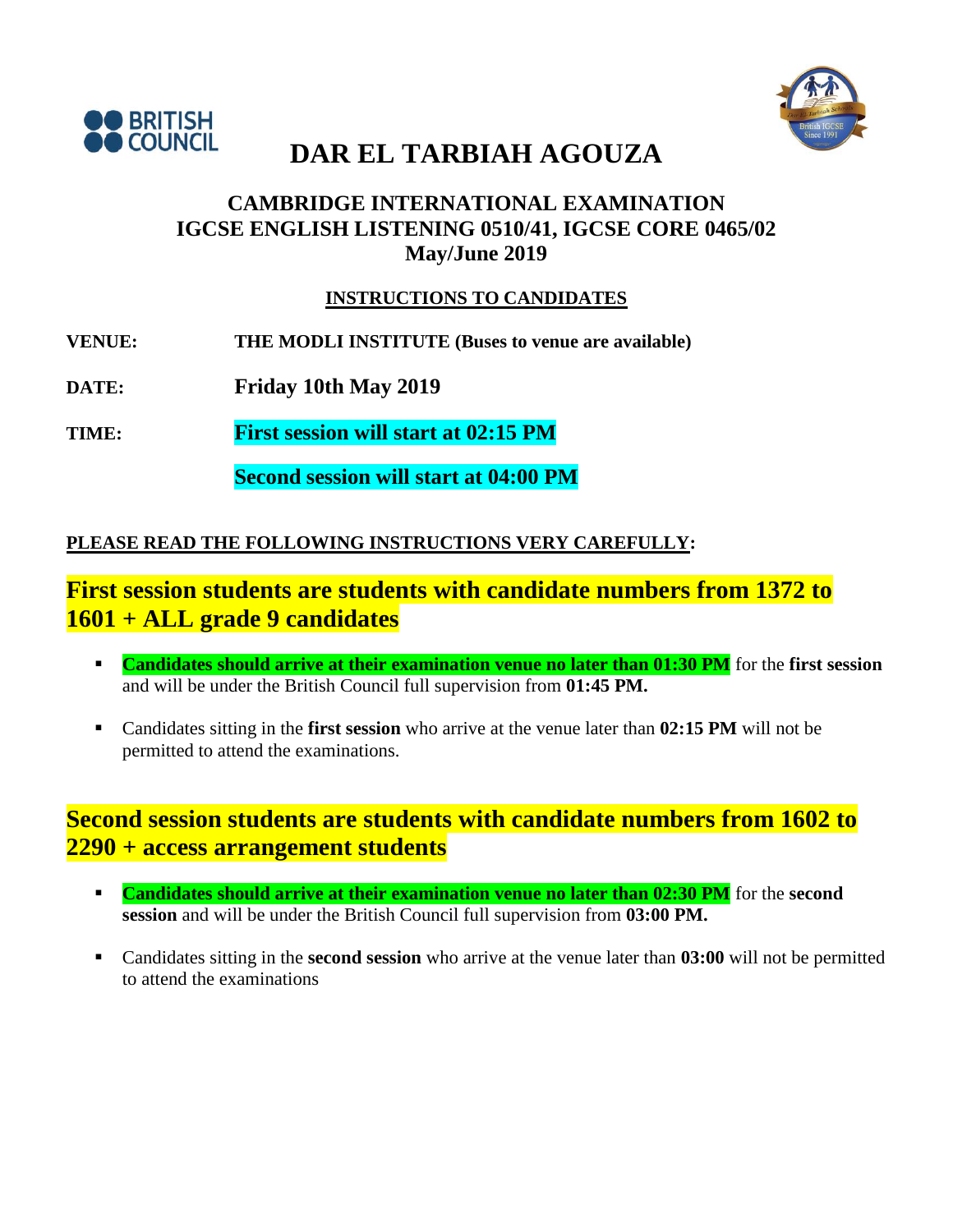



### **CAMBRIDGE INTERNATIONAL EXAMINATION IGCSE ENGLISH LISTENING 0510/41, IGCSE CORE 0465/02 May/June 2019**

#### **Please note the following:**

- You must be in possession of original statement of entry with your picture which you should have received from your school.
- Please note that your Individual Statement of Entry (final) and your timetable are the documents you should follow regarding examination date and timing mentioned.
- All instructions will be clearly displayed on the Examinations Notice board.
- Students arriving to the examination venue not in school uniform will not be permitted to sit for the examination under any circumstances
- Parents are not allowed on the exam premises during the examinations.
- Mp3 players, bags, personal radios or mobile/cell phones, or any electronic devices are not permitted.

#### **PLEASE REMEMBER TO BRING WITH YOU:**

- **Candidate Identification Statement of Entry.**
- **Transparent pencil case with your writing materials and any subject specific materials**
- A small bottle of mineral water.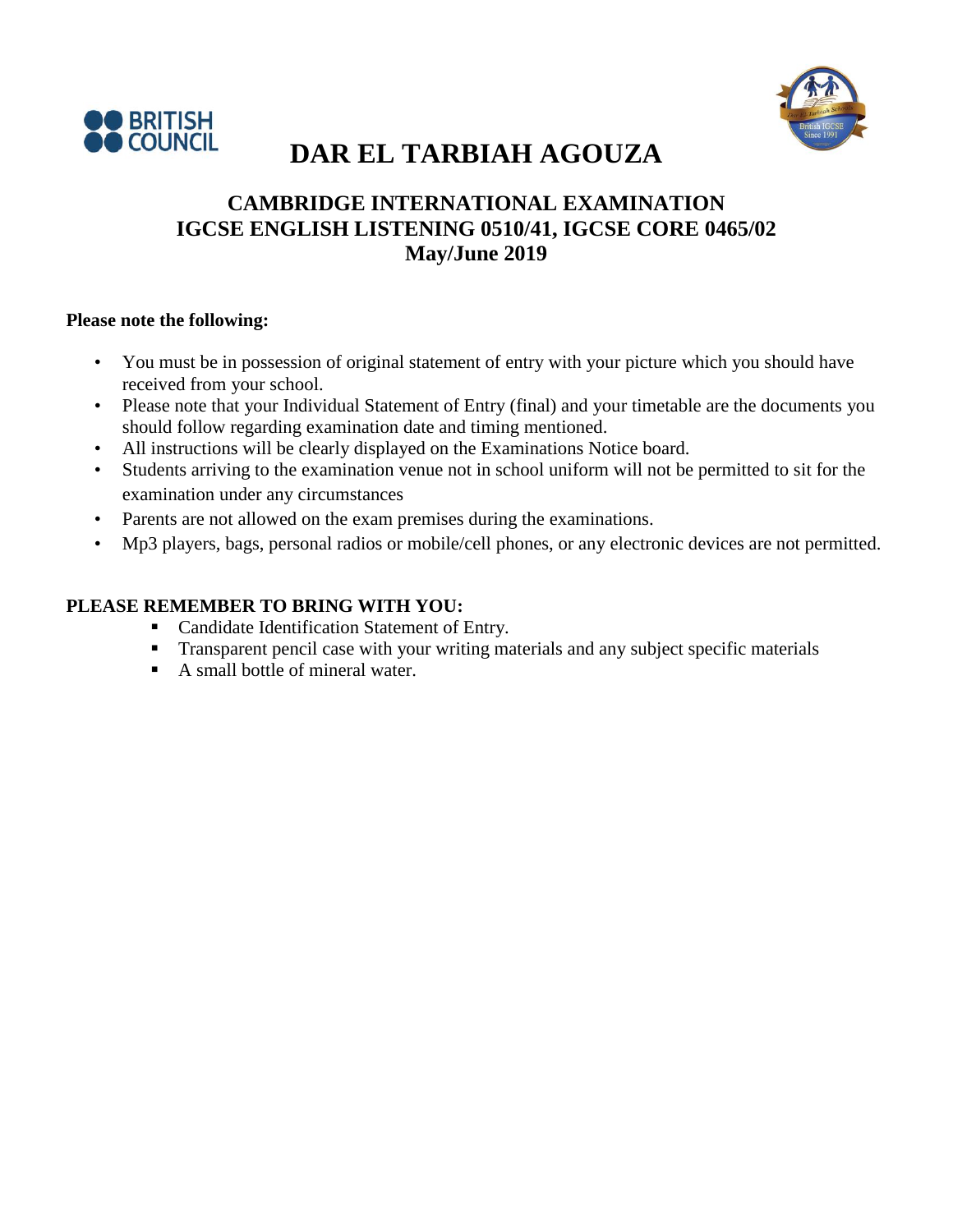



### **CAMBRIDGE INTERNATIONAL EXAMINATION IGCSE ENGLISH LISTENING 0510/41, IGCSE CORE 0465/02 May/June 2019**

| Candidate No. | <b>Candidate Name</b>               |
|---------------|-------------------------------------|
| 1372          | YEHIA WALID MAHFOUZ EL-MOKADEM      |
| 1403          | ABDELRAHMAN SAID IBRAHIM SHALABY    |
| 1407          | ADHAM EHAB ANWAR MORSY              |
| 1408          | <b>AHMED ATEF HUSSEIN</b>           |
| 1410          | AHMED ESMAT GADELKARIM AHMED        |
| 1412          | AHMED HANY MOHAMED SAEED NADEEM     |
| 1415          | AHMED MEDHAT ABDELMAKSOUD MOHAMED   |
| 1419          | AHMED SAMEH MOHAMED RASHED          |
| 1428          | AMAL AHMED MOHAMED KAMAL FATA       |
| 1432          | ANAN HATEM SHARAFELDIN MOHAMED      |
| 1467          | LOJAINE IHAB ABDELMAGEED KHALIFA    |
| 1484          | MAYA MAGED MOUNIR ABDELAZIZ         |
| 1491          | MOHAMED EMAM BADIE AHMED            |
| 1493          | MOHAMED HOSSAM ALY SAQR SAQR        |
| 1497          | MOHAMED SAMEH MOHAMED HAMED ZAKY    |
| 1499          | MOHANAD MAGDY MOHAMED RAMADAN HAFEZ |
| 1502          | MOSTAFA MOHAMED ASSAD               |
| 1504          | MOUSTAFA MOHAMED MAGDY MOUSTAFA     |
| 1506          | NADA AHMED A.AZIZ MOHAMED           |
| 1519          | OMAR MOHAMED HAMED SAYED ABO TALEB  |
| 1525          | REEM MEDHAT RABIE ABDELKHALEK       |
| 1530          | SAMA NADY MOUHAMED AHMED            |
| 1534          | <b>SARA WAEL SALAH ELDIN ORABY</b>  |
| 1535          | SEIFELDIN KHALED ZAKARIA AHMED      |
| 1541          | YASSIN MOHAMED MOHSEN               |
| 1543          | YOUMNA MOHAMED ELDESSOUKY           |
| 1551          | ZIAD AHMED HASSAN AZZMY             |
| 1554          | ZIAD WAEL MAMDOUH KHAIRALLAH        |
| 1556          | FARAH WAGIH AHMED METWALLY          |
| 1557          | MENNA AHMED MOUSTAFA MAHMOUD ISMAIL |
| 1559          | OMAR AHMED MOUSA MOHAMED ZIDAN      |
| 1561          | REEM ZAKARIA DOSSOKY HASSAN         |
| 1570          | ABDALLAH HESHAM MOHAMED OSMAN       |
| 1571          | ABDEL RAHMAN KARIM YOUSSEF          |
| 1572          | ABDEL RAHMAN WALID IBRAHIM          |
| 1573          | ABDELRAHMAN MOHAMED AHMED FARAG     |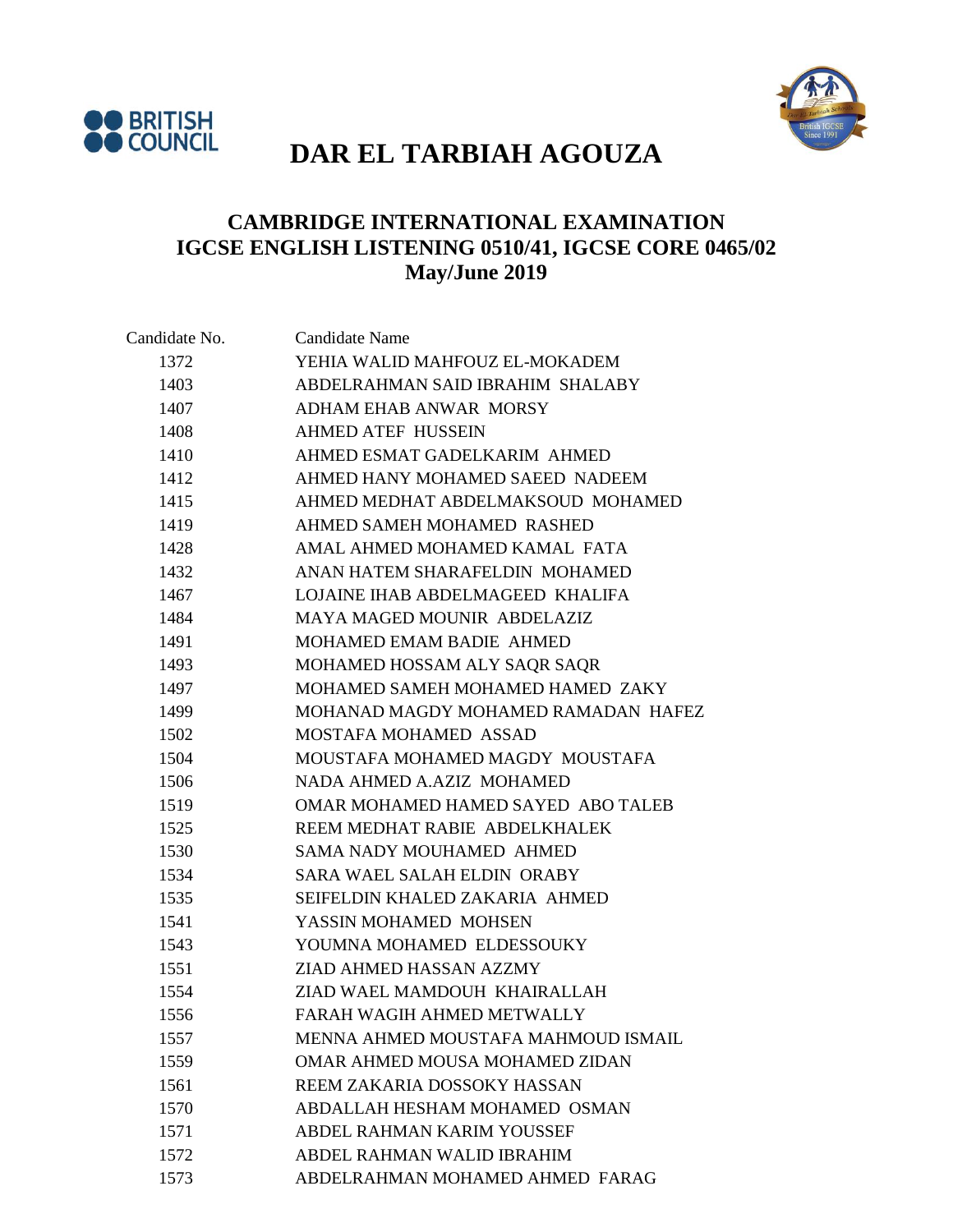



| 1574 | ABDELWAHAB SOLIMAN GOUDA               |
|------|----------------------------------------|
| 1575 | ABDULLAH AHMED IBRAHIM SHAKRON         |
| 1578 | AHMED ADEL MOHAMED KHALIL ELSHERIF     |
| 1579 | AHMED AMR MOHAMED ABDEL MONEIM         |
| 1580 | AHMED AYMAN ABDELHAMID WAHDAN          |
| 1581 | AHMED EHAB ABBAS ELGENIDY              |
| 1582 | AHMED HOSAMELDIN AHMED YOSEF           |
| 1583 | AHMED HUSSEIN ABDEL RAHIM KASSEM       |
| 1584 | AHMED HUSSEIN SAIED AHMED              |
| 1585 | AHMED KHALED ABDELSATTAR SALLAM        |
| 1586 | AHMED MOHAMED FAWZY SHALABY            |
| 1587 | AHMED MOHAMED IBRAHIM MOHAMED MOHAMED  |
| 1588 | AHMED OSAMA ABDELMONEM                 |
| 1589 | AHMED RABIE ALI AZZAZY                 |
| 1590 | AHMED SAMY AMROUSY MOHSEN              |
| 1591 | <b>AHMED YASSER AHMED</b>              |
| 1592 | ALEY DIAA EL-DIN MOUNIR                |
| 1594 | ALI AHMED ABD ELZAHIR                  |
| 1595 | ALI ALAA ELDEIN KAMAL MOHAMED ELTOUNY  |
| 1596 | ALI KHALED MOHAMED FARID               |
| 1597 | ALI MOHAMED HASSAN ALI FAHMY           |
| 1598 | ALI MOHAMMED HAMDY                     |
| 1599 | ALI OSAMA IBRAHIM YOUNIS               |
| 1601 | ALY EMADELDIN ZAKARIA AHMED            |
| 1602 | ALY KHALED FATHY FOUAD                 |
| 1603 | AMENA MOHAMED ALY HAMED ELKASSABY      |
| 1604 | ARWA YOUSSEF ALY MOHAMED               |
| 1606 | BASMALA AYMAN MASLOUB MAHMOUD          |
| 1607 | BASMALA SAMIR MOHAMED ABDEL GHAFFAR    |
| 1608 | <b>BASMALA TAREK FATHY OMAR</b>        |
| 1609 | DAWLAT MOHAMED ABDELSABRIN             |
| 1610 | ENGY TAREK ABDEL-BASSET AHMED RADWAN   |
| 1611 | <b>FARAH ESSAM ABOULHAMD</b>           |
| 1612 | FARAH KHALED MOHAMED TAWFIK DARWISH    |
| 1613 | FARAH MOHAMED YEHYA ELMESSIDY          |
| 1614 | <b>FARIDA AHMED ELBENDARY</b>          |
| 1615 | <b>FARIDA ESSAM KAMAL TOURKY</b>       |
| 1617 | FATMA GAMAL ZIEN EL-ABDEEN MOHAMED     |
| 1618 | <b>GANNA ALLAH MOHAMED GALAL OSMAN</b> |
| 1619 | HABIBA GAMAL YEHIA ELGENDY             |
| 1621 | HABIBA HASSAN OMAR HASSAN KENAWY       |
| 1622 | <b>HAGER MOHAMMED MOHAMED</b>          |
| 1623 | HANA HESHAM DARDIR ELSHERIF            |
| 1624 | HANA MOHAMED ELSAYED ATIA              |
|      |                                        |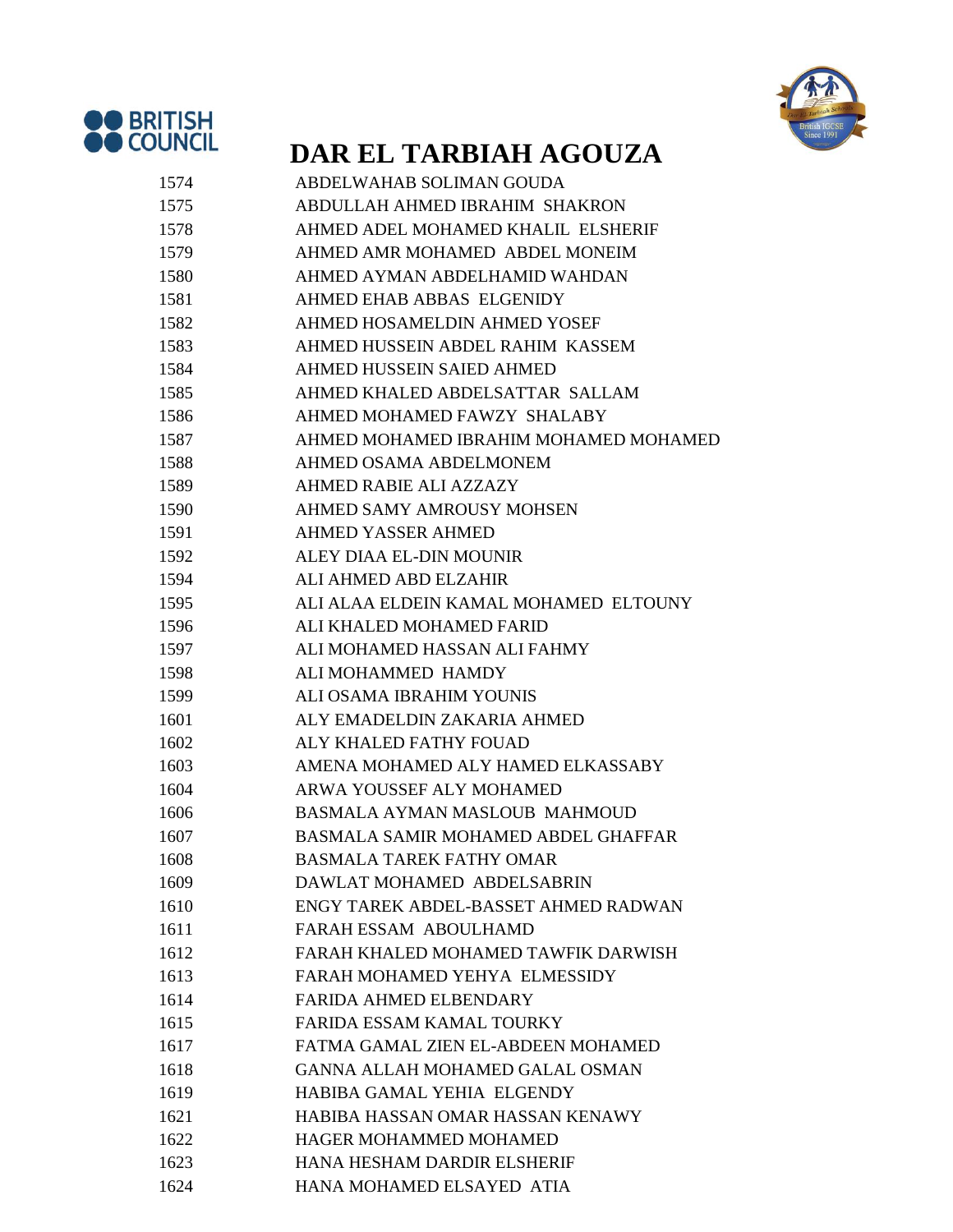



| 1626 | HANEEN EHAB AHMED BASHA ABDELRAHMAN   |
|------|---------------------------------------|
| 1627 | HASSAN HAZEM HASSAN RAAFAT            |
| 1628 | <b>HASSAN HOSSAM HASSAN</b>           |
| 1629 | <b>HOSSAM AHMED REZK DESOUKY</b>      |
| 1630 | INGY HAFEZ MAHMOUD BAZARAA            |
| 1633 | KAREEM ASHRAF MASOUD MOHAMED          |
| 1634 | KARIM OTHMAN HASSAN OTHMAN            |
| 1635 | KENZY HAYTHAM THARWAT EMAM            |
| 1636 | <b>KENZY MOHAMED SAMIR</b>            |
| 1637 | LINA HICHAM MOHAMED GAMAL             |
| 1638 | LOAY MOHAMED ABD ELGAYED MOHAMED      |
| 1640 | LOULOUA AHMED IBRAHIM MOSTAFA         |
| 1641 | MAHMOUD AMR MOHAMED ADLY RASLAN       |
| 1642 | MAHMOUD ASHRAF ABDELSATTAR ELHALWAGY  |
| 1643 | <b>MAHMOUD HATEM MOHAMED</b>          |
| 1644 | MAHMOUD WAEL MAHMOUD                  |
| 1645 | <b>MALAK AMR MOHAMED MOHY EL DINE</b> |
| 1646 | <b>MALAK EMAD EL-SAYED OMAR</b>       |
| 1647 | MALAK OSAMA AHMED SALEH AMMAR         |
| 1650 | MARIAM AHMED ALI SAIFALDEIN ALGABRY   |
| 1651 | <b>MARIAM FERNAS ABDEL BASSET</b>     |
| 1652 | <b>MARIAM HAZEM ABDEL SALAM NASEF</b> |
| 1653 | <b>MARIAM HUSSEIN MOHAMED</b>         |
| 1654 | <b>MARIAM IBRAHIM ROMIH</b>           |
| 1656 | <b>MARIO SAMEH FOUAD LOTFY</b>        |
| 1658 | MAYA MOOTAZ MOHAMED SOLIMAN           |
| 1659 | <b>MAZEN ABDELREHEEM SHAMS</b>        |
| 1660 | MAZEN AHMED RAGAB ABDELHAMID          |
| 1661 | <b>MOHAB HANY ADEL MOHAMED</b>        |
| 1662 | MOHAMED ADEL TALAAT                   |
| 1664 | MOHAMED HOSAMELDIN AHMED YOSEF        |
| 1665 | <b>MOHAMED IBRAHIM AHMED</b>          |
| 1666 | MOHAMED MOSTAFA AHMED AYOUB           |
| 1667 | MOHAMED MOSTAFA IBRAHIM RASHED        |
| 1668 | MOHAMED NEHAD SAYED AHMED ELKANAWATY  |
| 1669 | MOHAMED OSAMA FARAG ELHELW            |
| 1670 | MOHAMED SAMEH MOHAMED SHEHATA         |
| 1671 | MOHAMED TAMER FAROUK KHALIFA          |
| 1672 | MOHAMED TAREK ABDLMJID IBRAHIM        |
| 1673 | MOHAMED WAGUIH RASHED MOSTAFA         |
| 1674 | <b>MOSTAFA EID MOHAMED TOEIMA</b>     |
| 1675 | MOSTAFA FOUAD MOSTAFA ALHADY          |
| 1676 | MOSTAFA MOHAMED MOHAMED ELBAHY        |
| 1678 | MUHAMED HESHAM ELMEKAWY               |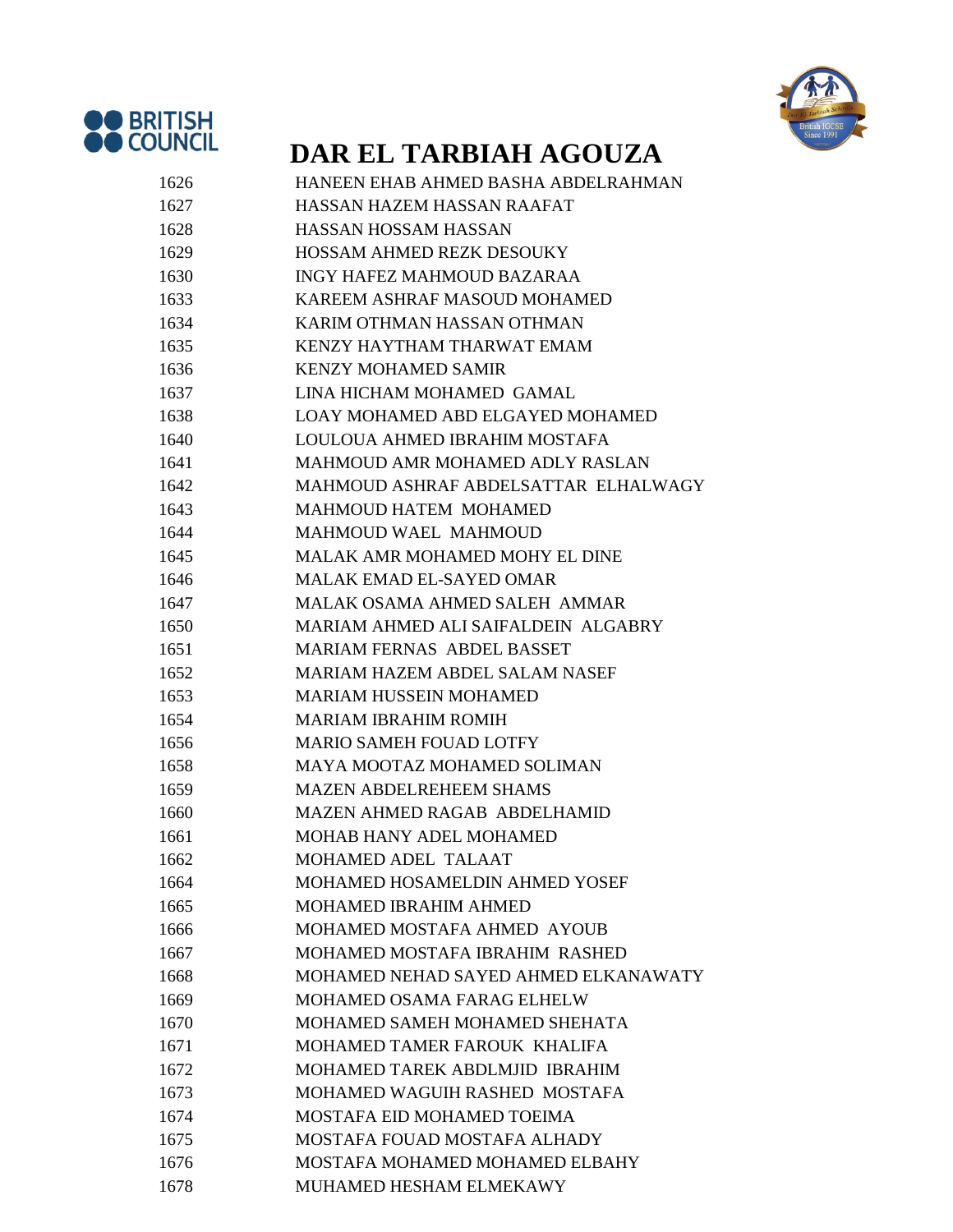



| 1680 | <b>NADA ABDELREHEEM SHAMS</b>           |
|------|-----------------------------------------|
| 1681 | NAHAR ADEL FAROUK ABDELGHAFFAR KHALIL   |
| 1682 | NOUR AKRAM ABDEL WAHAB HASSAN           |
| 1683 | <b>NOUR MOSTAFA AHMED ABDEEN</b>        |
| 1684 | <b>NOUR SALAH IBRAHIM</b>               |
| 1685 | NOURALLAH EHAB SHARAF                   |
| 1687 | NOUREEN AHMED ABDELRAHMAN               |
| 1688 | OMAR KHALED ABD EL-FATTAH               |
| 1689 | OMAR MOHAMMED ABDELALIM ELDASH          |
| 1690 | <b>OMAR SHERIF OMAR BATTISHA</b>        |
| 1691 | <b>OMAR SHERIF SAYED HASSAN</b>         |
| 1692 | RAMIZ ESSAM ALMAHDI                     |
| 1693 | <b>RANA USAMA ELDEEB</b>                |
| 1694 | RANA WAEL SALAHELDIN ORABY              |
| 1696 | RAWAN OSAMA MOHAMED MOSSAD              |
| 1697 | REEM ASHRAF ABDELRADY MAHMOUD           |
| 1699 | ROWINA MOHAMED ABDEL AZIZ               |
| 1700 | SALMA ABDELRAHMAN AHMED GABR            |
| 1701 | <b>SALMA KHALED SHAFIK ELSHISHTAWI</b>  |
| 1702 | <b>SALMA SHERIF AHMED ELSAYED ROUBY</b> |
| 1703 | SANDY AHMED ABDELKARIM SOLIMAN          |
| 1704 | SANDY SAMY ABDELMESSIAH SOLBAN          |
| 1705 | SAWSAN MOHAMED SALAH RASHWAN            |
| 1706 | SEIFELDIN AMR MOHAMED BADAWEY           |
| 1707 | <b>SHADEN SHERIF ELNAGGAR</b>           |
| 1708 | <b>SHAHD AHMED FAHMY MOHAMED</b>        |
| 1710 | <b>SHAHD MOATEZ ELMAHDY</b>             |
| 1713 | SHEREEN AMR AHMED IBRAHIM               |
| 1714 | SOHAILA ABDELRAOUF ABOUMOSALAM          |
| 1715 | SOHAILA RABIE HAMMAD ABDELDAYEM         |
| 1716 | SOHAYLA WAEL ALI ABDOU                  |
| 1717 | <b>TAREK WALEED FATHY</b>               |
| 1718 | YAMEN HESHAM SAAD NADA                  |
| 1719 | YASSIN AMR ASSAR KHAFAGY                |
| 1720 | YOUSSEF AHMED MOUNIR                    |
| 1721 | YOUSSEF MOHAMED GAMAL AHMED             |
| 1722 | YOUSSEF MOHAMED SHAKER                  |
| 1723 | YOUSSEF OSAMA MOHAMADY MOHAMED          |
| 1724 | YOUSSEF RAYMOND BOCHRA                  |
| 1725 | ZEINA AHMED MOHAMED AHMED ELMORSY       |
| 1726 | ZEINA MOHAMED ISMAIL                    |
| 1727 | ZEYAD EHAB MAMDOUH NAFEH                |
| 1728 | ZEYAD WAEL ALI ABDOU ELGHADBAN          |
| 1729 | ZIAD HAZEM AHMED SHAFIK                 |